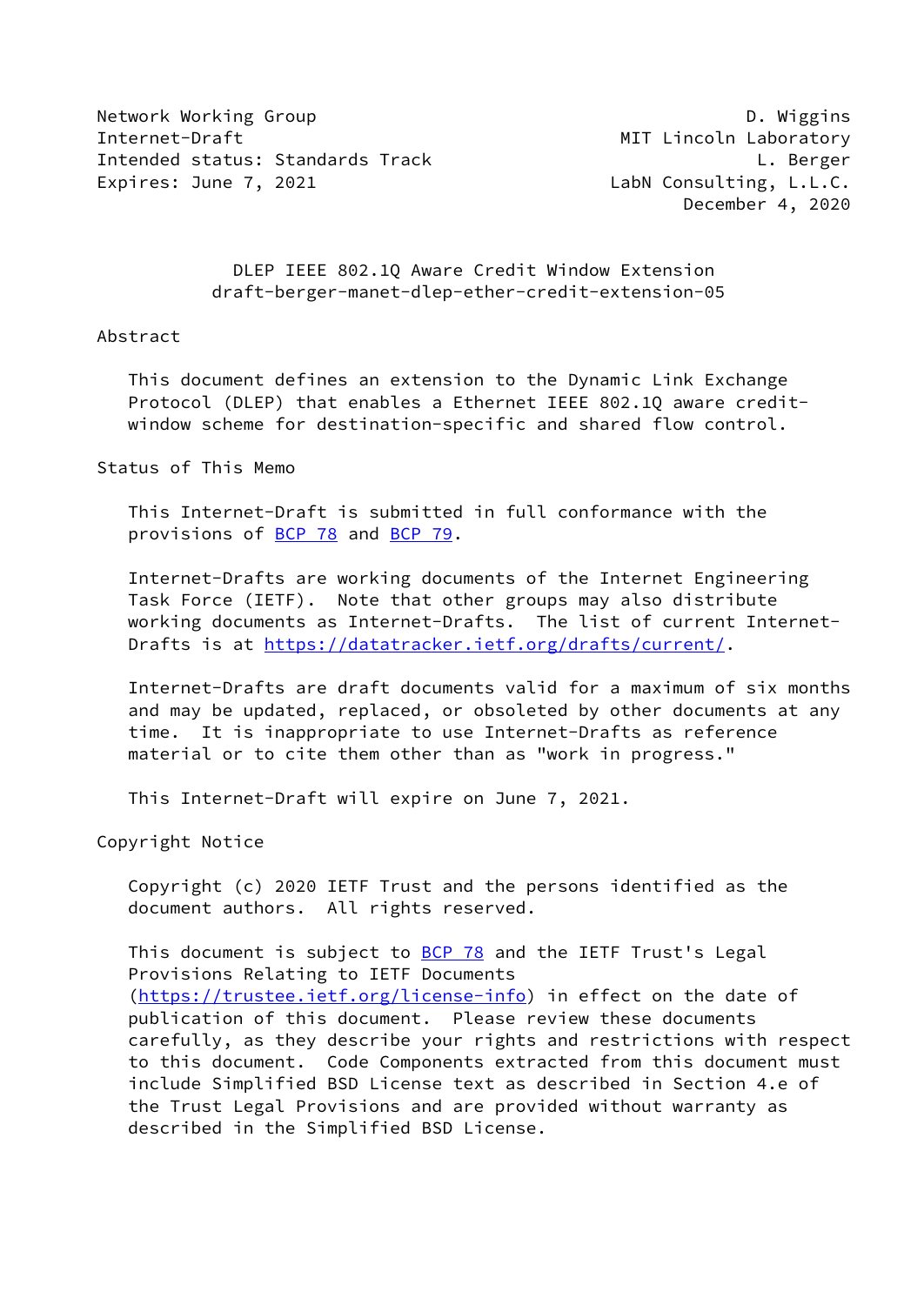<span id="page-1-1"></span>

| December 2020<br>DLEP Ethernet Credit Extension<br>Internet-Draft |  |  |  |  |  |  |  |
|-------------------------------------------------------------------|--|--|--|--|--|--|--|
|-------------------------------------------------------------------|--|--|--|--|--|--|--|

### Table of Contents

|    | 2. Extension Usage and Identification 3 |  |  |  |  |  |  |  |  |  |  |   |
|----|-----------------------------------------|--|--|--|--|--|--|--|--|--|--|---|
| 3. | Management Considerations 3             |  |  |  |  |  |  |  |  |  |  |   |
| 4. |                                         |  |  |  |  |  |  |  |  |  |  |   |
|    |                                         |  |  |  |  |  |  |  |  |  |  |   |
|    |                                         |  |  |  |  |  |  |  |  |  |  |   |
|    |                                         |  |  |  |  |  |  |  |  |  |  |   |
|    | 6.1. Normative References 5             |  |  |  |  |  |  |  |  |  |  |   |
|    | 6.2. Informative References 5           |  |  |  |  |  |  |  |  |  |  |   |
|    | Appendix A. Acknowledgments 6           |  |  |  |  |  |  |  |  |  |  |   |
|    |                                         |  |  |  |  |  |  |  |  |  |  | 6 |

## <span id="page-1-0"></span>[1](#page-1-0). Introduction

The Dynamic Link Exchange Protocol (DLEP) is defined in [\[RFC8175](https://datatracker.ietf.org/doc/pdf/rfc8175)]. It provides the exchange of link related control information between DLEP peers. DLEP peers are comprised of a modem and a router. DLEP defines a base set of mechanisms as well as support for possible extensions. This document defines one such extension.

 The base DLEP specification does not include any flow control capability. There are various flow control techniques theoretically possible with DLEP. This document defines a DLEP extension which provides an Ethernet-based flow control mechanism for traffic sent from a router to a modem. Flow control is provided using one or more logical "Credit Windows", each of which will typically be supported by an associated virtual or physical queue. Traffic sent by a router will use traffic flow classification information provided by the modem to identify which traffic is associated with each credit window. Credit windows may be shared or dedicated on a per flow basis. See [\[I-D.ietf-manet-dlep-da-credit-extension](#page-5-3)] for a DiffServbased version of credit window flow control.

 This document uses the traffic classification and credit window control mechanisms defined in

[\[I-D.ietf-manet-dlep-traffic-classification\]](#page-4-5) and [\[I-D.ietf-manet-dlep-credit-flow-control](#page-4-6)] to provided credit window based flow control based on on DLEP destination and Ethernet VLANs and Priority Code Points. Ethernet Priority Code Point support is defined as part of the IEEE 802.1Q [IEEE.802.10 2014] tag format and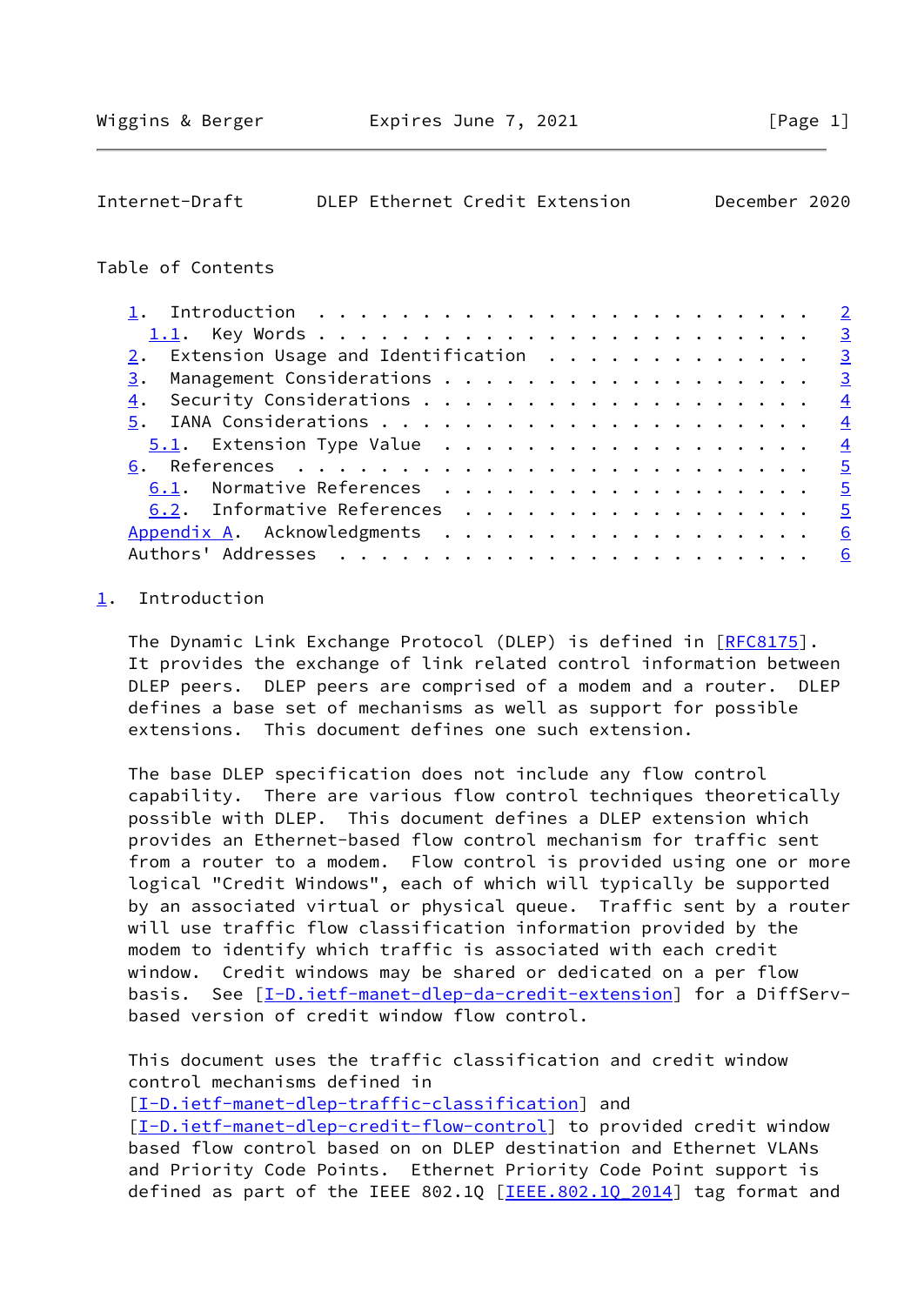includes a 3 bit "PCP" field. The tag format also includes a 12 bit VLAN identifier (VID) field. The defined mechanism allows for credit windows to be shared across traffic sent to multiple DLEP destinations VLANs, and PCPs, or used exclusively for traffic sent to

| Wiggins & Berger | Expires June 7, 2021 | [Page 2] |
|------------------|----------------------|----------|
|                  |                      |          |

<span id="page-2-1"></span>Internet-Draft DLEP Ethernet Credit Extension December 2020

 a particular destination and/or VLAN and/or PCP. The extension also supports the "wildcard" matching of any PCP or VID.

 The extension defined in this document is referred to as "IEEE 802.1Q Aware Credit Window" or, more simply, the "Ethernet Credit" extension. The reader should be familiar with both the traffic classification and credit window control mechanisms defined in [\[I-D.ietf-manet-dlep-traffic-classification\]](#page-4-5) and [\[I-D.ietf-manet-dlep-credit-flow-control](#page-4-6)].

This document defines a new DLEP Extension Type Value in [Section 2](#page-2-2) which is used to indicate support for the extension.

#### <span id="page-2-0"></span>[1.1](#page-2-0). Key Words

 The key words "MUST", "MUST NOT", "REQUIRED", "SHALL", "SHALL NOT", "SHOULD", "SHOULD NOT", "RECOMMENDED", "NOT RECOMMENDED", "MAY", and "OPTIONAL" in this document are to be interpreted as described in [BCP](https://datatracker.ietf.org/doc/pdf/bcp14) [14](https://datatracker.ietf.org/doc/pdf/bcp14) [[RFC2119\]](https://datatracker.ietf.org/doc/pdf/rfc2119) [\[RFC8174](https://datatracker.ietf.org/doc/pdf/rfc8174)] when, and only when, they appear in all capitals, as shown here.

<span id="page-2-2"></span>[2](#page-2-2). Extension Usage and Identification

 The extension defined in this document is composed of the mechanisms and processing defined in

[\[I-D.ietf-manet-dlep-traffic-classification\]](#page-4-5) and

[\[I-D.ietf-manet-dlep-credit-flow-control](#page-4-6)]. To indicate that the IEEE 802.1Q Aware Credit Window Extension is to be used, an implementation MUST include the IEEE 802.1Q Aware Credit Window Type Value in the Extensions Supported Data Item. The Extensions Supported Data Item is sent and processed according to [[RFC8175\]](https://datatracker.ietf.org/doc/pdf/rfc8175). Any implementation that indicates use of the IEEE 802.1Q Aware Credit Window Extension MUST support all Messages, Data Items, the Ethernet Traffic Classification Sub Data Item, and all related processing defined in [\[I-D.ietf-manet-dlep-traffic-classification\]](#page-4-5) and [\[I-D.ietf-manet-dlep-credit-flow-control](#page-4-6)].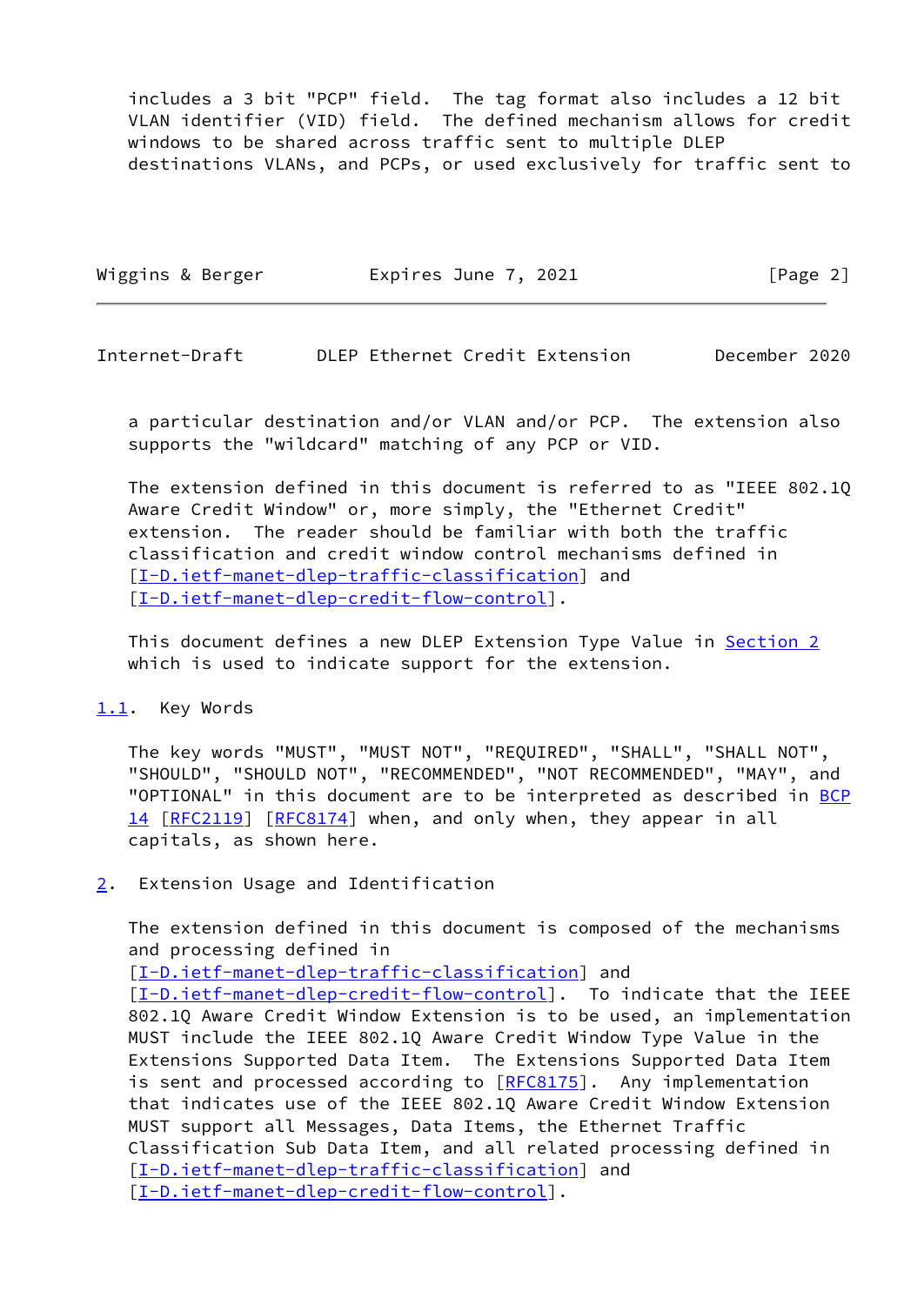The IEEE 802.1Q Aware Credit Window Extension Type Value is TBA1, see [Section 5](#page-4-0).

<span id="page-3-0"></span>[3](#page-3-0). Management Considerations

 This section provides several network management guidelines to implementations supporting the IEEE 802.1Q Aware Credit Window Extension.

 The use of the extension defined in this document SHOULD be configurable on both modems and routers.

| Wiggins & Berger | Expires June 7, 2021 | [Page 3] |
|------------------|----------------------|----------|
|------------------|----------------------|----------|

<span id="page-3-2"></span>Internet-Draft DLEP Ethernet Credit Extension December 2020

 Modems SHOULD support the configuration of PCP to credit window (queue) mapping.

 Modems MAY support the configuration of PCP to credit window (queue) mapping on a per VLAN basis. Note that VID value of zero (0) is used by [[I-D.ietf-manet-dlep-traffic-classification\]](#page-4-5) to indicate that VID is ignored and any VID value is used in traffic classification.

 When VLANs are supported by a modem without support from PCPs, the modem SHOULD support the configuration of VLAN to credit window (queue) mapping.

 Modems MAY support the configuration of the number of credit windows (queues) to advertise to a router.

 Routers may have limits on the number of queues that they can support and, perhaps, even limits in supported credit window combinations, e.g., if per destination queues can even be supported at all. When modem-provided credit window information exceeds the capabilities of a router, the router MAY use a subset of the provided credit windows. Alternatively, a router MAY reset the session and indicate that the extension is not supported. In either case, the mismatch of capabilities SHOULD be reported to the user via normal network management mechanisms, e.g., user interface or error logging.

<span id="page-3-1"></span>[4](#page-3-1). Security Considerations

 This document defines a DLEP extension that uses base DLEP mechanisms and the credit window control and flow mechanisms defined in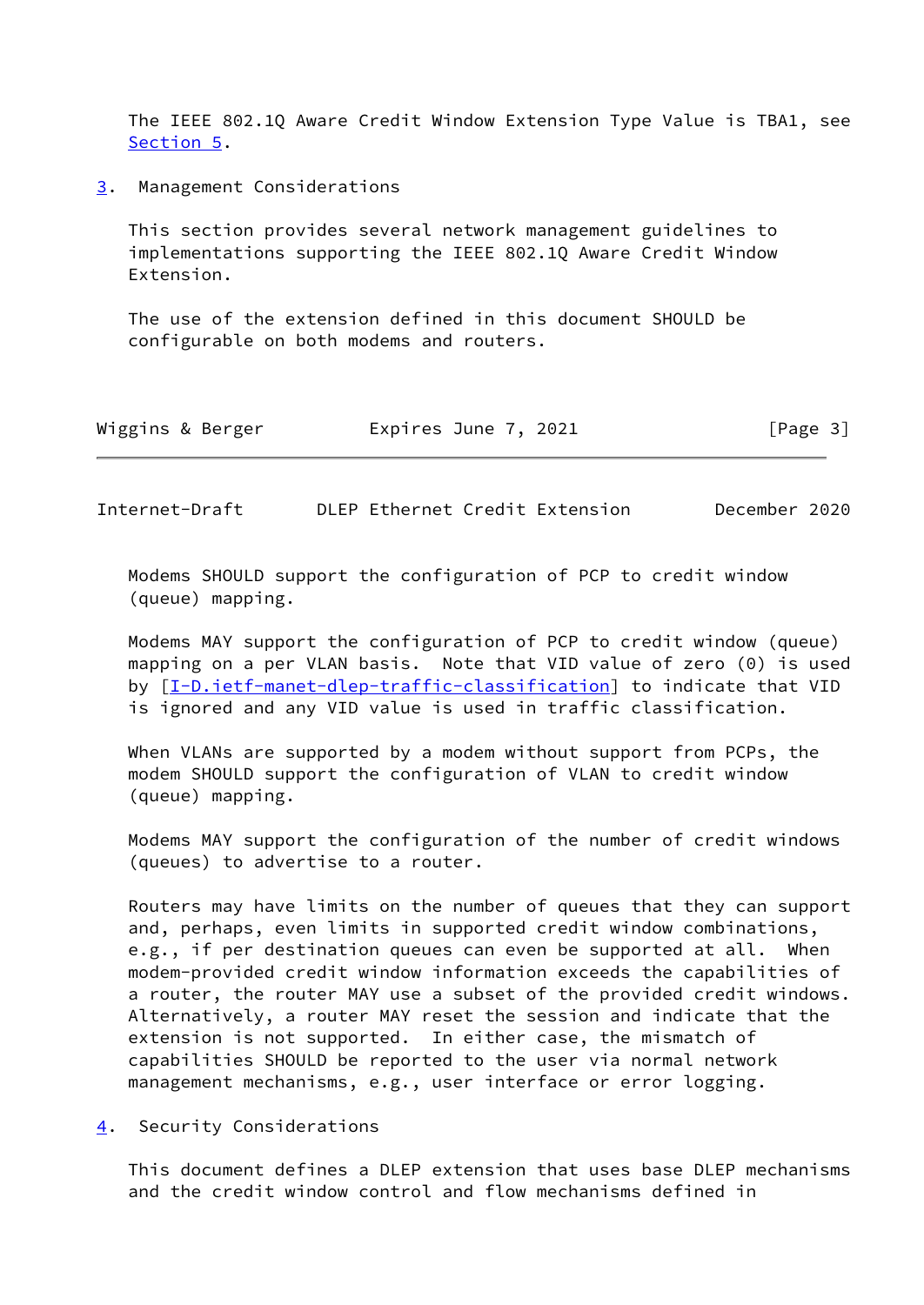[\[I-D.ietf-manet-dlep-traffic-classification\]](#page-4-5) and [\[I-D.ietf-manet-dlep-credit-flow-control](#page-4-6)]. The use of those mechanisms, and the introduction of a new extension, do not inherently introduce any additional vulnerabilities above those documented in [[RFC8175](https://datatracker.ietf.org/doc/pdf/rfc8175)]. The approach taken to Security in that document applies equally to the mechanism defined in this document.

<span id="page-4-0"></span>[5](#page-4-0). IANA Considerations

 This document requests one assignment by IANA. All assignments are to registries defined by [\[RFC8175](https://datatracker.ietf.org/doc/pdf/rfc8175)].

<span id="page-4-1"></span>[5.1](#page-4-1). Extension Type Value

 This document requests 1 new assignment to the DLEP Extensions Registry named "Extension Type Values" in the range with the "Specification Required" policy. The requested value is as follows:

| Wiggins & Berger | Expires June 7, 2021 | [Page 4] |
|------------------|----------------------|----------|
|                  |                      |          |

<span id="page-4-3"></span>

| DLEP Ethernet Credit Extension<br>Internet-Draft | December 2020 |  |
|--------------------------------------------------|---------------|--|
|--------------------------------------------------|---------------|--|

| Code   Description |  |  |                                        |  |
|--------------------|--|--|----------------------------------------|--|
|                    |  |  | TBA1   IEEE 802.1Q Aware Credit Window |  |

Table 1: Requested Extension Type Value

## <span id="page-4-2"></span>[6](#page-4-2). References

# <span id="page-4-4"></span>[6.1](#page-4-4). Normative References

<span id="page-4-6"></span>[I-D.ietf-manet-dlep-credit-flow-control]

 Cheng, B., Wiggins, D., Berger, L., and S. Ratliff, "DLEP Credit-Based Flow Control Messages and Data Items", [draft](https://datatracker.ietf.org/doc/pdf/draft-ietf-manet-dlep-credit-flow-control-06) [ietf-manet-dlep-credit-flow-control-06](https://datatracker.ietf.org/doc/pdf/draft-ietf-manet-dlep-credit-flow-control-06) (work in progress), June 2020.

<span id="page-4-5"></span> [I-D.ietf-manet-dlep-traffic-classification] Cheng, B., Wiggins, D., and L. Berger, "DLEP Traffic Classification Data Item", August 2018.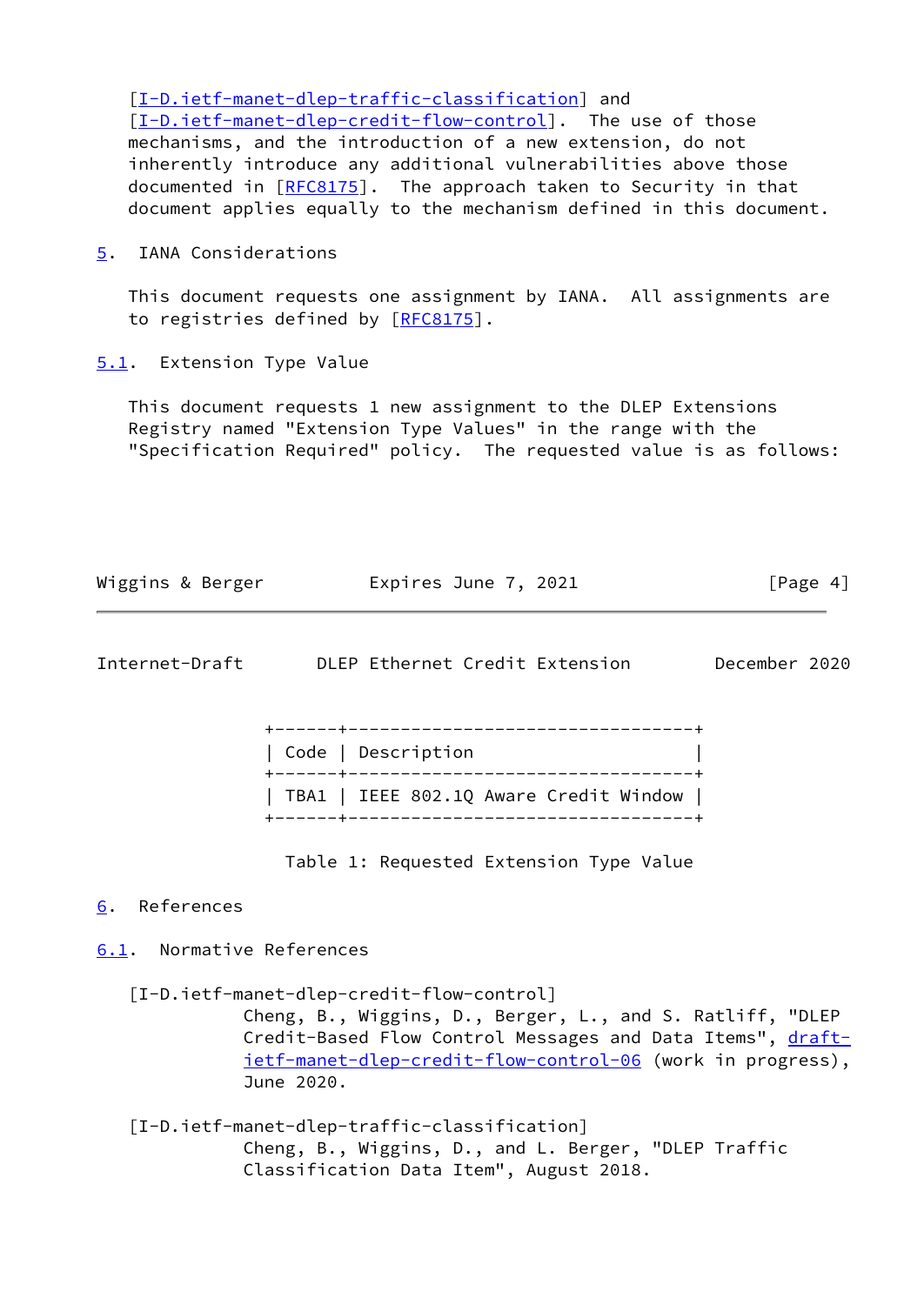<span id="page-5-4"></span>[IEEE.802.1Q\_2014]

 IEEE, "IEEE Standard for Local and metropolitan area networks--Bridges and Bridged Networks", IEEE 802.1Q-2014, DOI 10.1109/ieeestd.2014.6991462, December 2014, <[http://ieeexplore.ieee.org/servlet/](http://ieeexplore.ieee.org/servlet/opac?punumber=6991460) [opac?punumber=6991460>](http://ieeexplore.ieee.org/servlet/opac?punumber=6991460).

- [RFC2119] Bradner, S., "Key words for use in RFCs to Indicate Requirement Levels", [BCP 14](https://datatracker.ietf.org/doc/pdf/bcp14), [RFC 2119](https://datatracker.ietf.org/doc/pdf/rfc2119), DOI 10.17487/RFC2119, March 1997, <[https://www.rfc-editor.org/info/rfc2119>](https://www.rfc-editor.org/info/rfc2119).
- [RFC8174] Leiba, B., "Ambiguity of Uppercase vs Lowercase in [RFC](https://datatracker.ietf.org/doc/pdf/rfc2119) [2119](https://datatracker.ietf.org/doc/pdf/rfc2119) Key Words", [BCP 14](https://datatracker.ietf.org/doc/pdf/bcp14), [RFC 8174,](https://datatracker.ietf.org/doc/pdf/rfc8174) DOI 10.17487/RFC8174, May 2017, [<https://www.rfc-editor.org/info/rfc8174](https://www.rfc-editor.org/info/rfc8174)>.
- [RFC8175] Ratliff, S., Jury, S., Satterwhite, D., Taylor, R., and B. Berry, "Dynamic Link Exchange Protocol (DLEP)", [RFC 8175,](https://datatracker.ietf.org/doc/pdf/rfc8175) DOI 10.17487/RFC8175, June 2017, <[https://www.rfc-editor.org/info/rfc8175>](https://www.rfc-editor.org/info/rfc8175).
- <span id="page-5-0"></span>[6.2](#page-5-0). Informative References

| Wiggins & Berger | Expires June 7, 2021 | [Page 5] |
|------------------|----------------------|----------|
|                  |                      |          |

<span id="page-5-2"></span>Internet-Draft DLEP Ethernet Credit Extension December 2020

<span id="page-5-3"></span>[I-D.ietf-manet-dlep-da-credit-extension]

 Cheng, B., Wiggins, D., and L. Berger, "DLEP DiffServ Aware Credit Window Extension", [draft-ietf-manet-dlep-da](https://datatracker.ietf.org/doc/pdf/draft-ietf-manet-dlep-da-credit-extension-09) [credit-extension-09](https://datatracker.ietf.org/doc/pdf/draft-ietf-manet-dlep-da-credit-extension-09) (work in progress), June 2020.

<span id="page-5-1"></span>[Appendix A.](#page-5-1) Acknowledgments

 The document was motivated by discussions in the MANET working group. Many useful comments were received from contributors to the MANET working group.

Authors' Addresses

 David Wiggins MIT Lincoln Laboratory